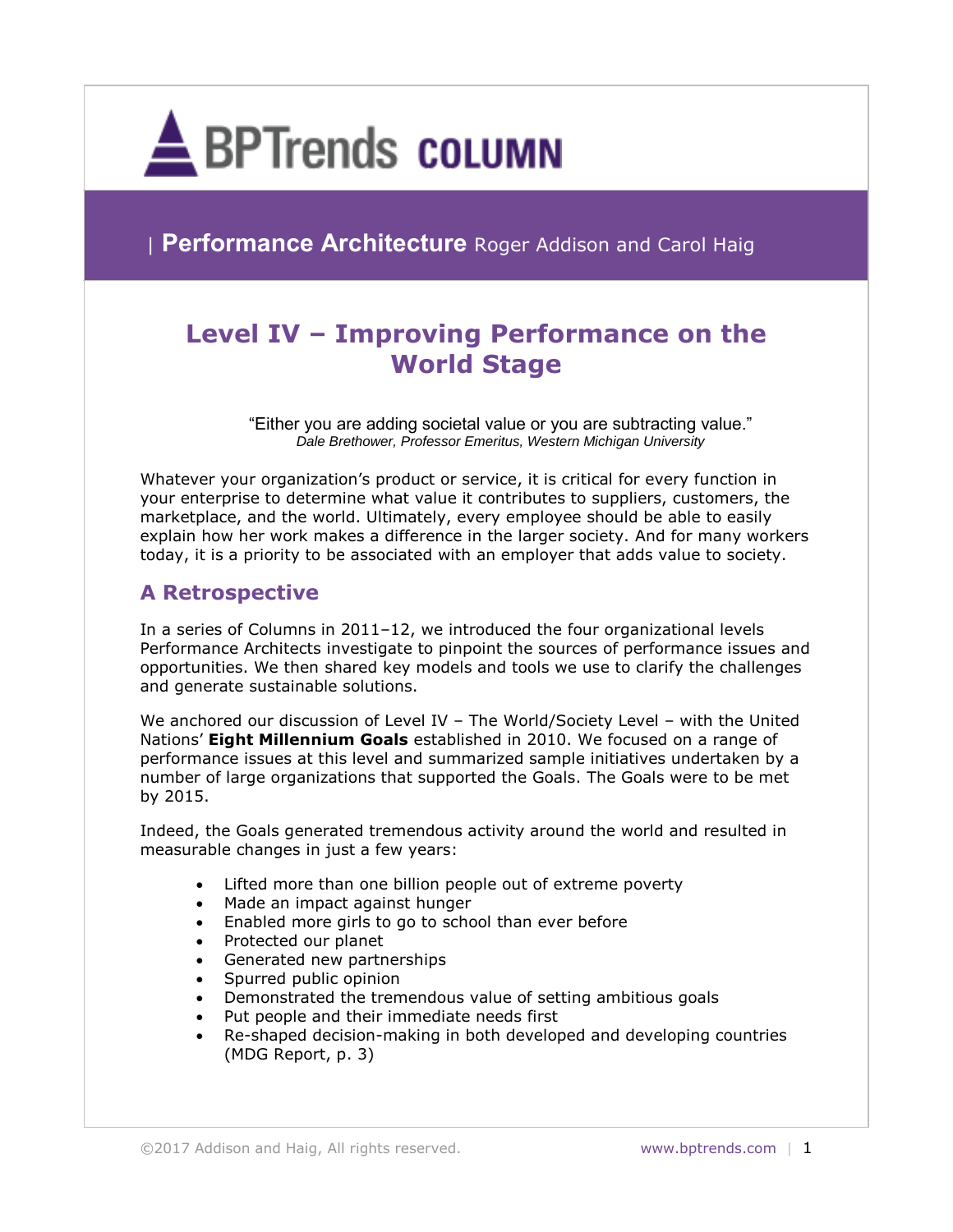# **Up Next: The 17 Sustainable Development Goals**

Building on the success of the **Eight Goals**, the UN has taken the next step and created the **17 Sustainable Development Goals** of the 2030 Agenda for Sustainable Development to "transform our world." (Sustainable Development Goals)

"The emerging post-2015 development agenda, including the set of Sustainable Development Goals, strives to…build on our successes and put all countries, together, firmly on track toward a more prosperous, sustainable and equitable world." (MDG Report, p. 3)

The **Sustainable Development Goals**, or **SDGs,** leverage the successes of the **Eight Goals** and aim, ambitiously, to end all forms of poverty, fight inequalities, and address climate change. And all of this while making sure that no one is left out.

Uniquely, the new Goals call for all countries, regardless of their level of wealth, to take action to promote prosperity while protecting our planet. (The Sustainable Development Agenda)

As Performance Architects, we follow trends in the workplace and look for successful examples of initiatives that contribute to the betterment of the world while enhancing results for contributing organizations. Here, we spotlight three very different organizations we respect: **Performance Improvement Institute, USAID, World Learning,** and offer a glimpse into the work each is doing in support of one or more of the **SDGs:**

- 1. No Poverty
- 2. Zero Hunger
- 3. Good Health and Well-Being
- 4. Quality Education
- 5. Gender Equality
- 6. Clean Water and Sanitation
- 7. Affordable and Clean Energy
- 8. Decent Work and Economic Growth
- 9. Industry, Motivation and Infrastructure
- 10. Reduced Inequalities
- 11. Sustainable Cities and Communities
- 12. Responsible Consumption and Production
- 13. Climate Action
- 14. Life Below Water
- 15. Life on Land
- 16. Peace, Justice and Strong Institutions
- 17. Partnerships for the Goals

# **Performance Improvement Institute**

While cities worldwide are growing and are valued for their progress and innovation, they are subject to boom and bust cycles that create blight, ghettos, and white flight. In the US we have the city of Detroit, which is struggling to stop the bleeding after the upheaval in the automotive business and rebuild in a new image. (Detroit: Ruin and Renewal). San Francisco strives to balance the benefits of on-going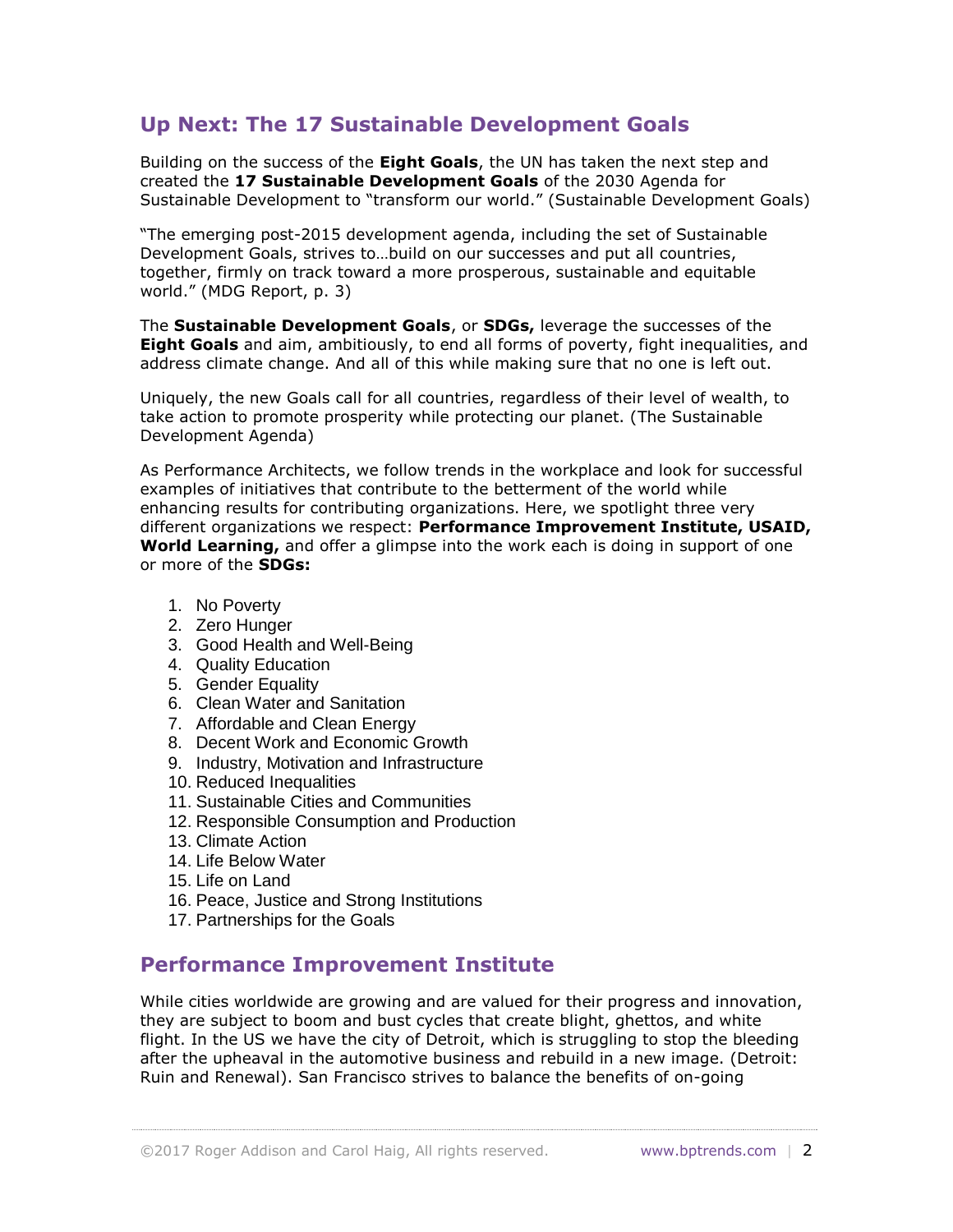gentrification while whole neighborhoods become homeless encampments as housing costs skyrocket and people are pushed out of the city.

## **City Doctors**

The standard response to these problems takes a systems approach to improve performance. Local governments address issues piecemeal by function—housing, security, infrastructure, transportation, real estate. In contrast, the **City Doctors** [\(www.doctors4cities.org\)](http://www.doctors4cities.org/) program developed at the **Performance Improvement Institute** takes a holistic approach to improving the performance of cities. It considers the city through the eyes of its stakeholders—residents, homeowners, visitors, businesses, industries, and investors—all components of an "integrated social and organizational ecosystem." (Bernardez, p.3).

Rather than calling in an army of specialists, **City Doctors** treats the city's problems as a family doctor would, guided by the model below:



*Used with permission* **Figure 1: City Doctors Framework**

#### *Colon City, Panama*

As the start date for the Panama Canal's expansion in 2012 approached, the formerly vibrant and popular Colon City reached a low point in a near 50-year downward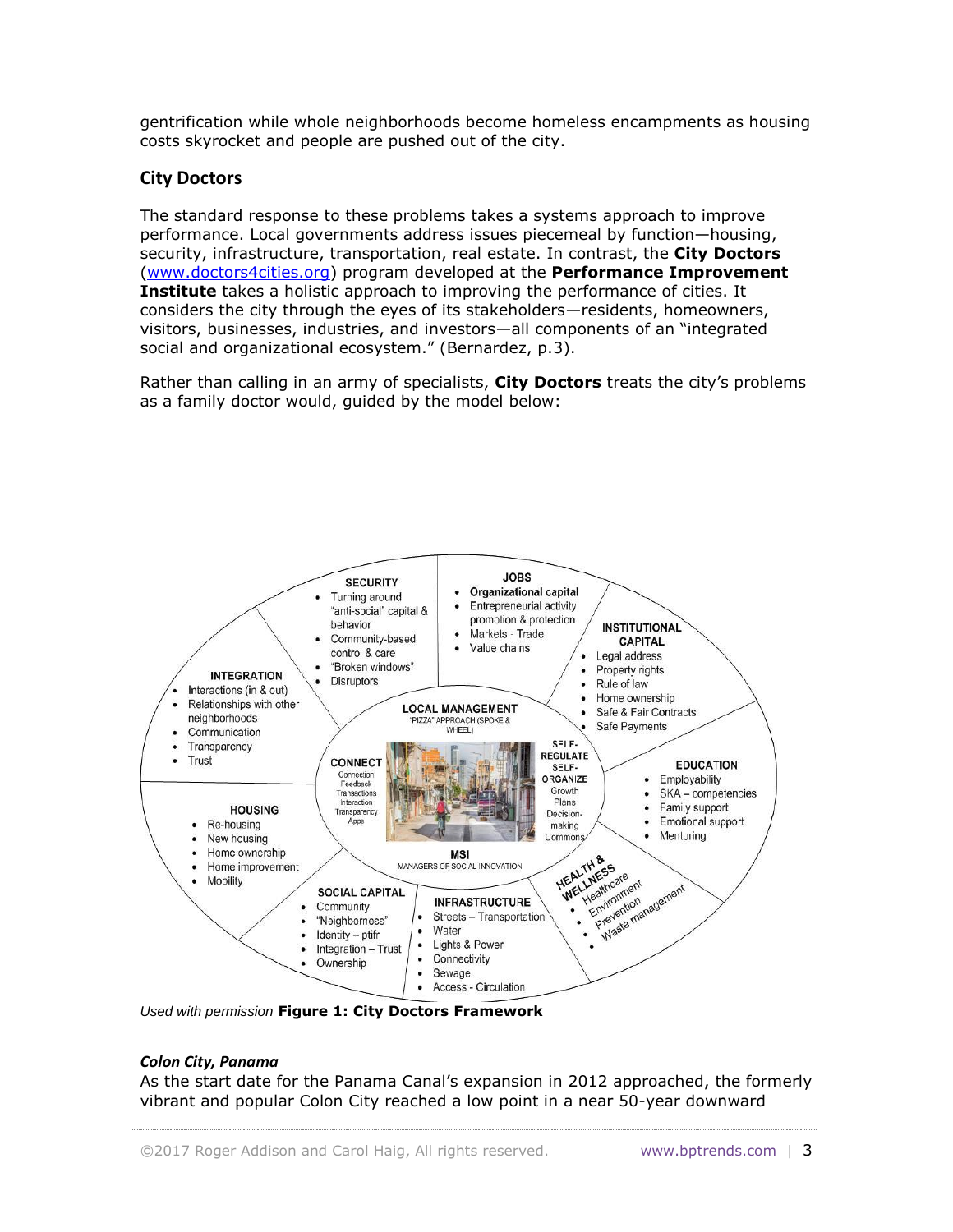spiral. Beset with problems ranging from a deteriorating historical center to gangs, drug cartels, crime, and poverty, Colon City needed help. The Minister of Tourism contracted with the **City Doctors** team to develop a project to transform Colon.

By actively involving all the key stakeholders in defining a shared vision for the city, **City Doctors** crafted a systemic approach to addressing the many problems plaguing Colon. A new governing administration sanctioned the transformation, using the **City Doctors** plan as a guide. Results to date meet or exceed the estimates for improved job creation, crime reduction, tourism and housing. (Bernardez, p.10) Continued sustainability will depend on critical cultural changes in which public housing moves from a welfare program for those in need to one that requires residents to actively participate in design and construction, much like the Habitat for Humanity model in the US.

The **Sustainable Development Goals** impacted by this on-going project include:

- #1 No Poverty
- #8 Decent Work and Economic Growth
- #11 Sustainable Cities and Communities

## **USAID**

**USAID**, [www.usaid.gov,](http://www.usaid.gov/) is the lead U.S. Government agency working to end extreme global poverty and enable resilient, democratic societies to realize their potential. The agency funds projects through various organizations around the world. Many such projects support one or more of the UN's Sustainable Development Goals.

Performance Improvement projects are conducted using **USAID's** Human and Institutional Capacity Development (HICD) initiative. The HICD provides methodologies and tools to help USAID's partner organizations strive for excellence in performance. "The ultimate goal of HICD is to help USAID's partners improve performance in critical areas leading to measurable results in achieving the organization's goals and objectives." (HICD Handbook, p. 7)

One of **USAID's** recent efforts was a large-scale agricultural project in Rwanda, working through implementer DAI, [www.dai.com.](http://www.dai.com/) The project aimed to increase efficiency, accountability, and sustainability in selected local organizations so that they could expand their capacity for their development and poverty reduction activities. KNO Worldwide, [www.knoworldwide.com,](http://www.knoworldwide.com/) conducted the performance assessments for this project and provided expertise for selected interventions. The project ran from 2012 – 2017, guided by the HICD Performance Improvement model below: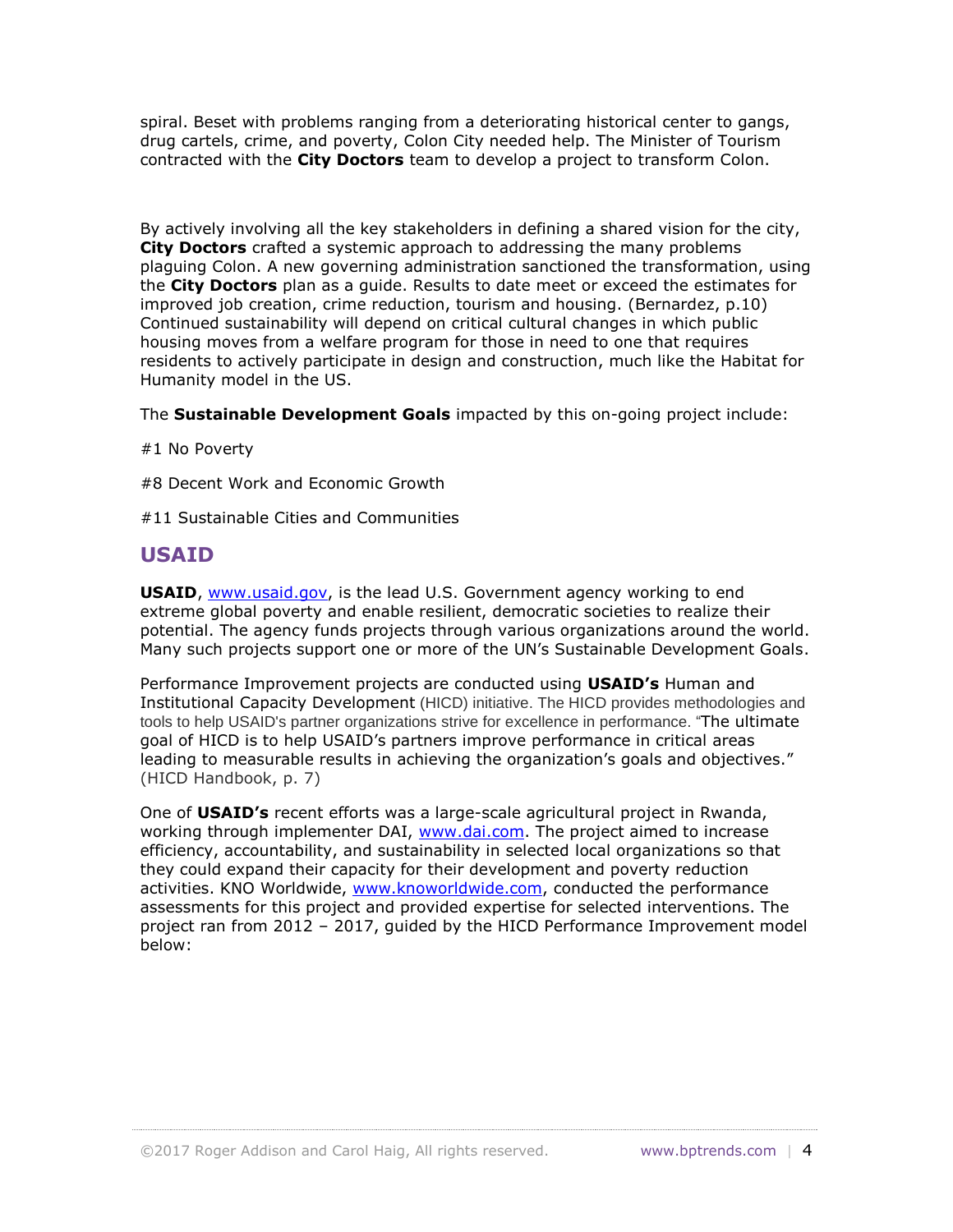

**(**HICD Handbook, p. 9) **Figure 2: Performance Improvement Model**

#### **Ingabo**

One of the selected local organizations, **Ingabo,** is a farmers' trade union that operates in five districts in Rwanda. It is a registered NGO. Its mission is to improve economic conditions for its members by supporting agriculture production, access to markets, and advocacy. **Ingabo** has a solid structure and more than 14,000 members, making it particularly effective at delivering grassroots services.

For this project, **Ingabo** developed a **Monitoring and Evaluation (M&E)** system that regularly checks data on farmer profitability by crop and season. With technical assistance from HIDC, and staff training on how to track individual farmers' expenses and income, Ingabo piloted this new **M&E** system in one of its districts. Next, staff trained member farmers to record and report information that was then entered into the **M&E** system. As a result, for the first time **Ingabo** knew which crops were most profitable for its members and the farmers could see which crops were best to plant at various times.

With this success, **Ingabo** expanded its **M&E** system across all districts, providing the necessary training for implementation. The success of the **M&E** system has generated additional results for **Ingabo**. The union now:

- Better serves members and has strengthened its sustainability as an organization
- Speaks with confidence to local government about agricultural policies related to crop performance and then pursues governmental policy adjustments
- Has lowered poverty levels by transforming from habit-based farming to evidence-based agriculture, resulting in increased crop yields and more food for the local people

The **Sustainable Development Goals** impacted by this project include:

**.** #1 No Poverty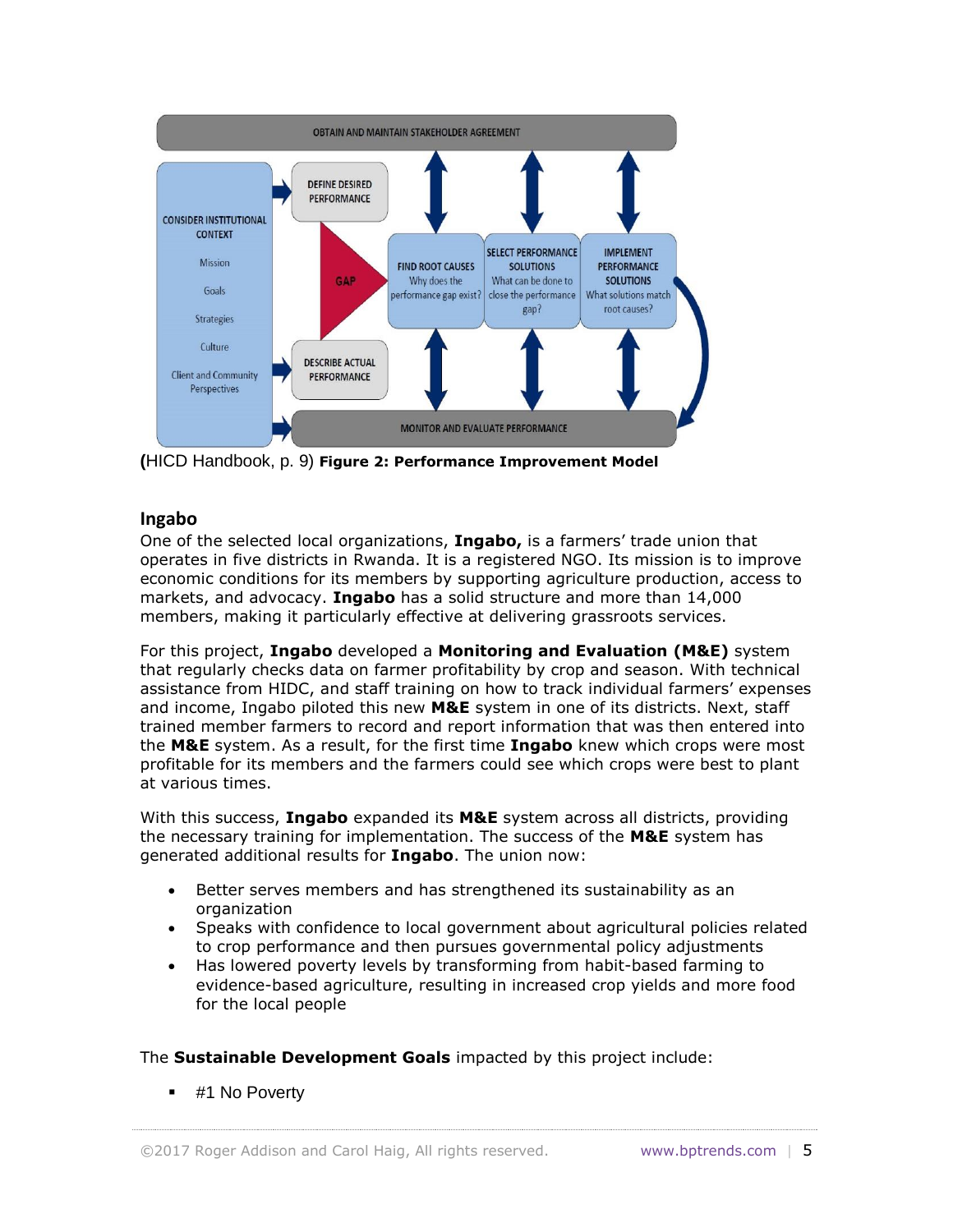- #2 Zero Hunger
- #3 Good Health and Well-being
- **#17 Partnerships for the Goals**

## **World Learning**

World Learning [\(https://www.worldlearning.org](https://www.worldlearning.org/) ) does what its name implies: it helps the world learn. Recipients of World Learning programs include students, young adults, teachers, organizations, refugees, and everyone else imaginable. Their work helps people to

> …" find their voice, transform, lead, and become the best version of themselves…We help individuals, communities and institutions create the change needed for a more peaceful and just world."

**World Learning** showcases *Success Stories* on its website,

[https://www.worldlearning.org/our-impact/success-stories/.](https://www.worldlearning.org/our-impact/success-stories/) Each story features the key people who carried out a successful project, and each project currently listed supports at least one of the **17 SDGs.**

#### **Leaders Advancing Democracy – Mongolia (LEAD Mongolia)**

**LEAD Mongolia** is a two-year initiative funded by USAID and run by World Learning. It brings aspiring leaders from Mongolia to the US to learn about democracy. They explore working together to address Mongolia's most critical issues such as corruption, poverty, discrimination, urbanization and the environment.

One of the most pressing problems is the extreme pollution in the capital city, Ulaanbaatar. UNICEF has identified smog-induced pollution as the leading cause of death among children under five in Mongolia. Dr. Lodoisamba Delgerzul, a medical doctor who works in public health at Mongolia National University, is a **LEAD Mongolia** participant investigating the effects of pollution on Mongolia's population. Improving air quality to build a healthy future for all Mongolians is a critical challenge for the country.

Dr. Delgerzul says a main cause of Ulaanbaatar's pollution is the old-fashioned stoves used during the winter. Although the problem is worsening, the government has done little to help. When the stoves are not used in spring and summer, the pollution levels are not a problem so the government does not act.

In January of this year, two demonstrations demanded action from the Mongolian government: a group of more than 1000 protesters gathered at Mongolia's parliament building demanding that the government combat pollution, while simultaneously, **LEAD Mongolia** participants at the University of Virginia marched carrying protest signs saying, "Air pollution is everyone's problem!" and "Clean Air is a human right! #Air Pollution #BreatheMongolia".

As for the future, Dr. Delgurzul and the other **LEAD Mongolia** participants are planning projects to reduce air pollution and to ask the government to use the funds from vehicle taxes to find solutions to the problem. Dr. Delgurzul says the **Lead Mongolia** program taught her that to change society, people have to team up to educate the public, "…because real power is in the hands of the citizens, not the hands of decision makers."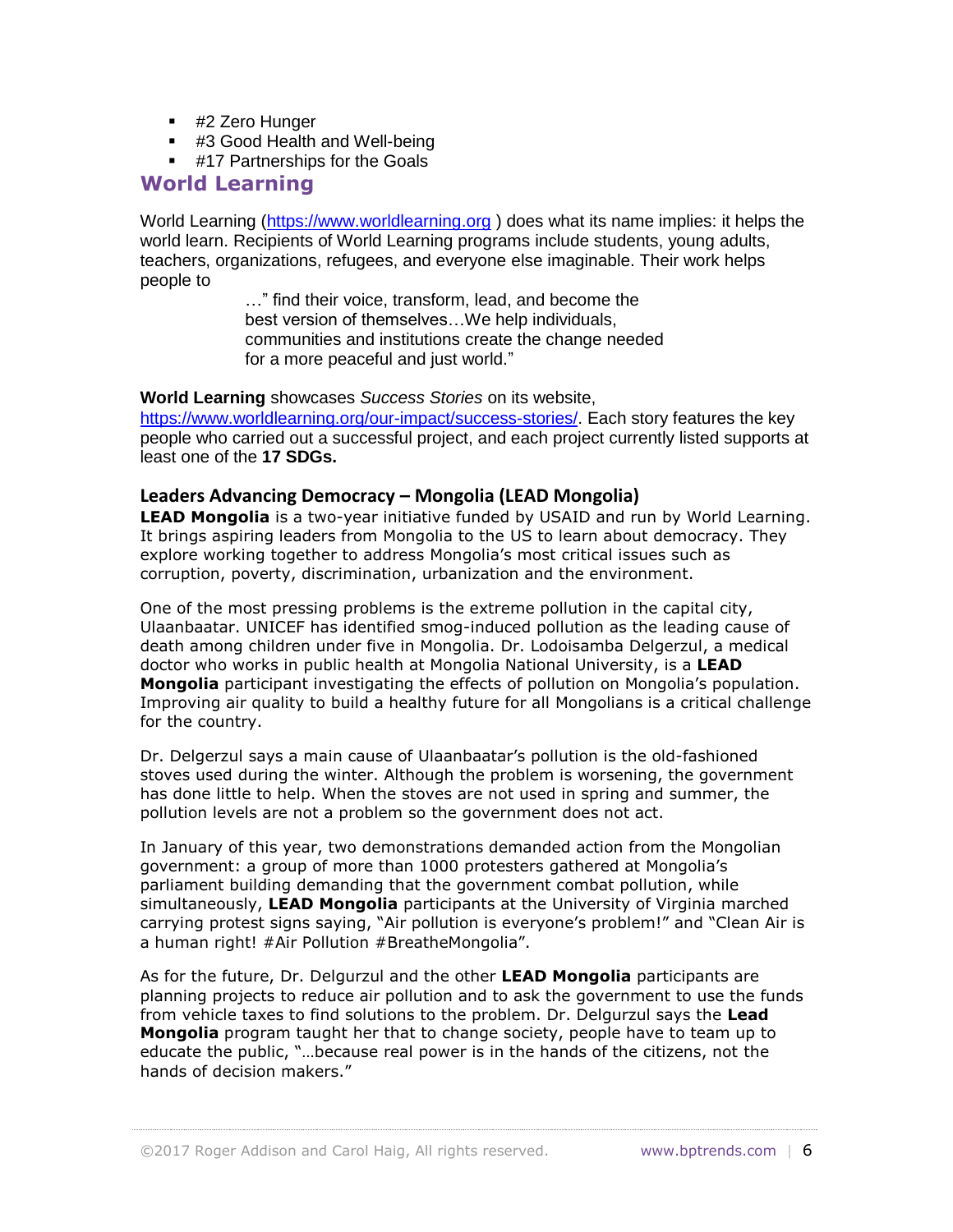The **Sustainable Development Goals** impacted by this project include:

#3 Good Health and Well-being

#13 Climate Action #15 Life on Land

**#17 Partnerships for the Goals** 

#### **Organizational Value-Added**

These three examples of Level IV performance improvement are inspiring and potentially far-reaching. Now, let's bring our perspective back to the organizations where we work. Recall our opening: "Either you are adding societal value or you are subtracting value."

We leave you with these two questions:

What value does your organization offer to society?

How does your work contribute to that?

#### **Summary**

Organizations across the globe are increasingly held accountable for producing goods and providing services in responsible, sustainable ways. The fourth organizational level, World/Society, speaks to the impact organizations have on our world and allows us to explore what such institutions can do to improve living conditions for everyone.

We are guided by the United Nations **17 Sustainable Development Goals,**  established and agreed to in 2015. The work done worldwide by organizations like the **Performance Improvement Institute, USAID**, and **World Learning** support the **SDGs** and their results demonstrate performance improvement at the Societal Level.

## **References**

Bernardez, M. (2017). Mega and city doctors: Applications and consequences. *Pre-publication.*

City Doctors [http://mbernardez94.wixsite.com/piiblogs/single-post/2016/07/22/Panama-City-](http://mbernardez94.wixsite.com/piiblogs/single-post/2016/07/22/Panama-City-%09Doctors-HPT-for-the-transformation-of-Colon-Panama)[Doctors-HPT-for-the-transformation-of-Colon-Panama](http://mbernardez94.wixsite.com/piiblogs/single-post/2016/07/22/Panama-City-%09Doctors-HPT-for-the-transformation-of-Colon-Panama)

Dalton, J. How to get the most out of HICD for government organizations. (2015)/. Retrieved from: http://www.icmab.org.bd/images/stories/journal/2015/Mar-Apr/2- How to Get.pdf

Detroit: Ruin and renewal. (2014). Retrieved from: [https://www.nytimes.com/interactive/2014/07/06/us/detroit-the-path-to-recovery-from](https://www.nytimes.com/interactive/2014/07/06/us/detroit-the-path-to-recovery-from-%09bankruptcy.html?_r=0)bankruptcy.html? r=0

HIDC Handbook. (2010). Retrieved from: [http://pdf.usaid.gov/pdf\\_docs/Pnadt442.pdf](http://pdf.usaid.gov/pdf_docs/Pnadt442.pdf)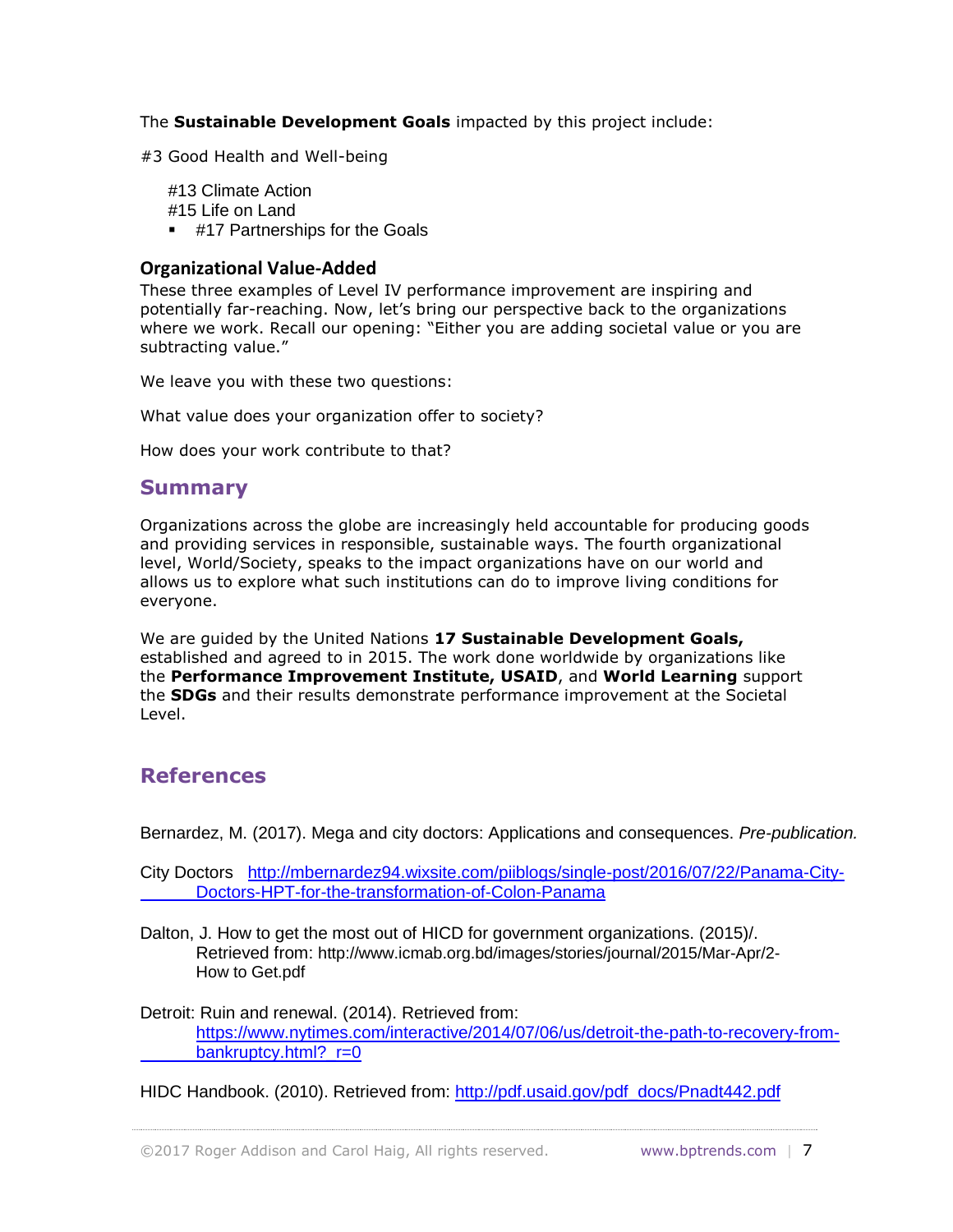Human and institutional capacity development handbook. (2010). Retrieved from: [http://pdf.usaid.gov/pdf\\_docs/PNADT442.pdf](http://pdf.usaid.gov/pdf_docs/PNADT442.pdf)

Millennium development goals report 2015. (2015). *Forward.* Retrieved from: [http://www.un.org/millenniumgoals/2015\\_MDG\\_Report/pdf/MDG%202015%20rev%20](http://www.un.org/millenniumgoals/2015_MDG_Report/pdf/MDG%202015%20rev%20%09(July%201).pdf) [\(July%201\).pdf](http://www.un.org/millenniumgoals/2015_MDG_Report/pdf/MDG%202015%20rev%20%09(July%201).pdf)

We can end poverty - 2015 millennium development goals. (2012). *United nations 8 millennium goals*. Retrieved from: [http://www.un.org/millenniumgoals/bkgd.shtml.](http://www.un.org/millenniumgoals/bkgd.shtml)

Rwanda—Human and Institutional Capacity Development Project (HICD). Retrieved from: [https://www.dai.com/our-work/projects/rwanda-human-and-institutional](https://www.dai.com/our-work/projects/rwanda-human-and-institutional-capacity-development-project-hicd)[capacity-development-project-hicd](https://www.dai.com/our-work/projects/rwanda-human-and-institutional-capacity-development-project-hicd)

Sustainable development goals. (2015). Retrieved from: <http://www.un.org/sustainabledevelopment/sustainable-development-goals/>

Sustainable development knowledge platform. (2015). Retrieved from: <https://sustainabledevelopment.un.org/post2015/transformingourworld>

The sustainable development agenda. (2015). Retrieved from: <http://www.un.org/sustainabledevelopment/development-agenda/>

World Learning. (2017). Retrieved from: [https://www.worldlearning.org/our](https://www.worldlearning.org/our-impact/success-stories/a-breath-of-fresh-air-for-mongolia/)[impact/success-stories/a-breath-of-fresh-air-for-mongolia/](https://www.worldlearning.org/our-impact/success-stories/a-breath-of-fresh-air-for-mongolia/)

# **Authors**



**Roger Addison** has a Ph.D. in Educational Psychology from Baylor and is Certified in Performance Improvement Technologies (CPT). He is the co-author of Performance Architecture and an internationally respected performance improvement consultant. He is the founder and Chief Performance Officer of Addison Consulting. Previously he was the Senior Director of Human Performance Improvement for the International Society for Performance Improvement (ISPI) where he was responsible for educational programs and implementing performance improvement systems.

**Carol Haig** is a Certified Performance Technologist (CPT) and has more than 30 years of multi-industry experience partnering with organizations to improve their employees' performance. Carol is known for her superior skills in project management, analysis and problem/opportunity identification, and instructional